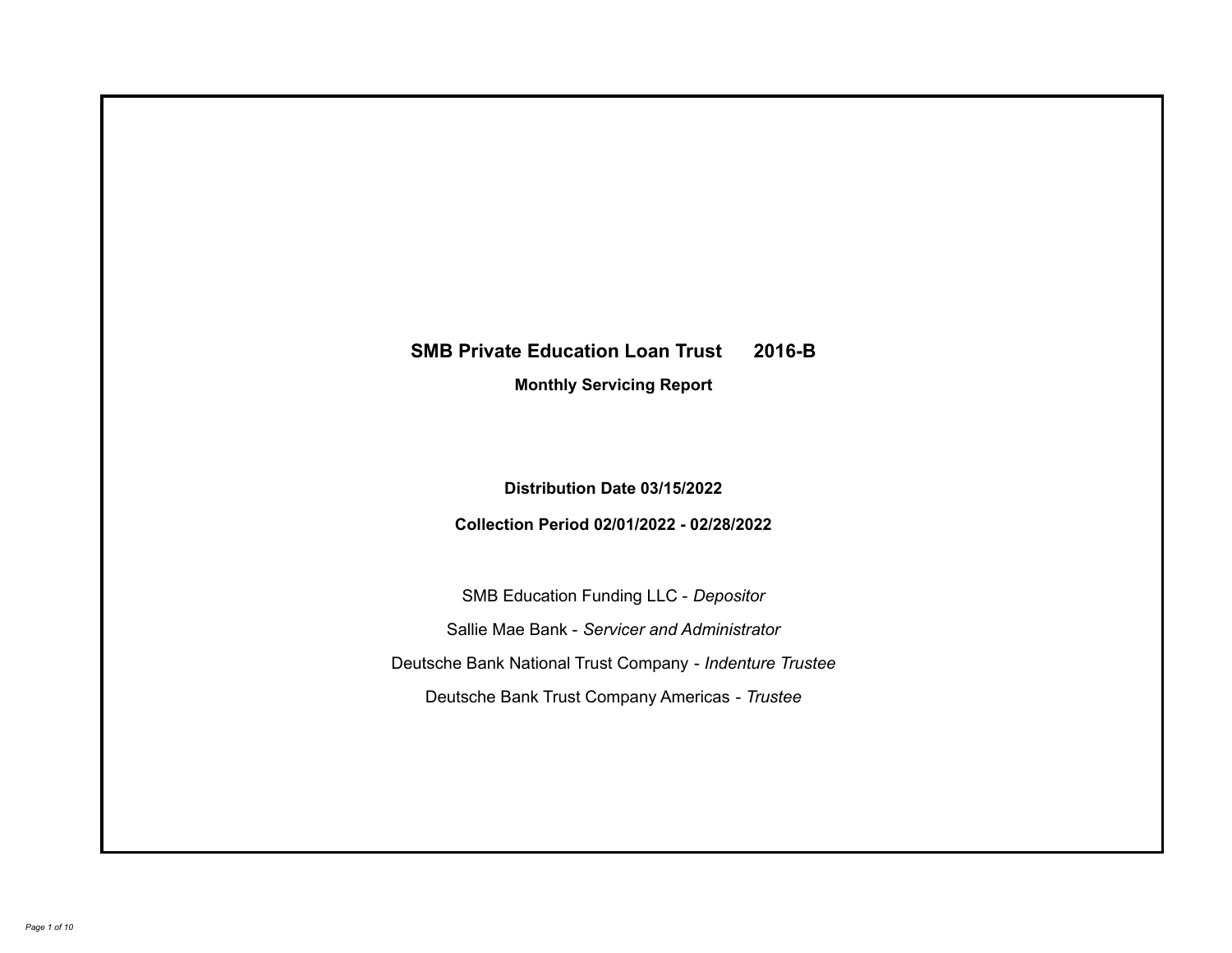A

| <b>Student Loan Portfolio Characteristics</b>                    | <b>Settlement Date</b><br>07/21/2016 | 01/31/2022                       | 02/28/2022                       |
|------------------------------------------------------------------|--------------------------------------|----------------------------------|----------------------------------|
| <b>Principal Balance</b><br>Interest to be Capitalized Balance   | \$703,406,286.90<br>39,070,055.43    | \$268,029,297.83<br>7,775,558.71 | \$262,126,534.50<br>7,565,157.17 |
| Pool Balance                                                     | \$742,476,342.33                     | \$275,804,856.54                 | \$269,691,691.67                 |
| Weighted Average Coupon (WAC)<br>Weighted Average Remaining Term | 8.17%<br>132.26                      | 7.72%<br>126.18                  | 7.83%<br>126.20                  |
| Number of Loans                                                  | 63,942                               | 24,974                           | 24,430                           |
| Number of Borrowers                                              | 61,393                               | 23,932                           | 23,420                           |
| Pool Factor                                                      |                                      | 0.371466188                      | 0.363232707                      |
| Since Issued Total Constant Prepayment Rate (1)                  |                                      | 9.80%                            | 9.94%                            |

| <b>Debt Securities</b> | <b>Cusip/Isin</b> | 02/15/2022      | 03/15/2022      |
|------------------------|-------------------|-----------------|-----------------|
| A2A                    | 78449GAB5         | \$87,596,738.75 | \$84,165,449.25 |
| A2B                    | 78449GAC3         | \$55,466,660.83 | \$53,293,952.42 |
|                        | 78449GAD1         | \$50,000,000.00 | \$50,000,000.00 |

| $\sim$<br>ີ | Certificates | Cusip/Isin | 02/15/2022   | 03/15/2022   |
|-------------|--------------|------------|--------------|--------------|
|             | Residual     | 78449G109  | \$100,000.00 | \$100,000.00 |

| - | <b>Account Balances</b> | 02/15/2022   | 03/15/2022 |
|---|-------------------------|--------------|------------|
|   | Reserve Account Balance | 1,868,916.00 | 868,916.00 |
|   |                         |              |            |

| ᄂ | <b>Asset / Liability</b>               | 02/15/2022      | 03/15/2022      |
|---|----------------------------------------|-----------------|-----------------|
|   | Overcollateralization Percentage       | 30.00%          | 30.49%          |
|   | Specified Overcollateralization Amount | \$82,741,456.96 | \$82,232,290.00 |
|   | Actual Overcollateralization Amount    | \$82,741,456.96 | \$82,232,290.00 |

(1) For additional information, see 'Since Issued CPR Methodology' found in section VIII of this report .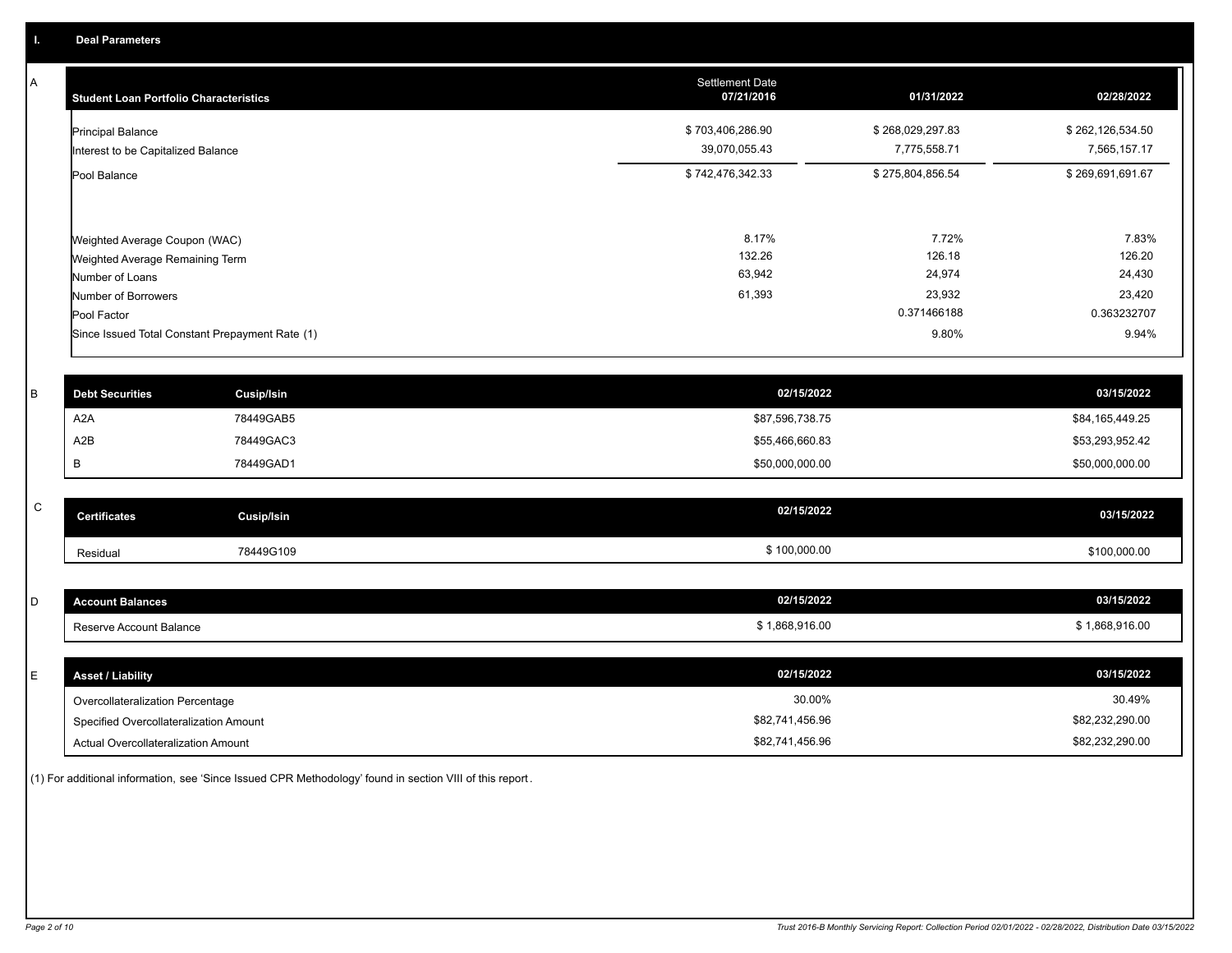# **II. 2016-B Trust Activity 02/01/2022 through 02/28/2022**

| $\mathsf{A}$ | <b>Student Loan Principal Receipts</b> |                |
|--------------|----------------------------------------|----------------|
|              | <b>Borrower Principal</b>              | 5,421,143.03   |
|              | Seller Principal Reimbursement         | 0.00           |
|              | Servicer Principal Reimbursement       | 0.00           |
|              | <b>Other Principal Deposits</b>        | 58,522.50      |
|              | <b>Total Principal Receipts</b>        | \$5,479,665.53 |

### B **Student Loan Interest Receipts**

| <b>Total Interest Receipts</b>  | \$1,462,531.80 |
|---------------------------------|----------------|
| Other Interest Deposits         | 753.32         |
| Servicer Interest Reimbursement | 0.00           |
| Seller Interest Reimbursement   | 0.00           |
| Borrower Interest               | 1,461,778.48   |

| C       | <b>Recoveries on Realized Losses</b>                             | \$103,558.48   |
|---------|------------------------------------------------------------------|----------------|
| D       | <b>Investment Income</b>                                         | \$171.23       |
| Е       | <b>Funds Borrowed from Next Collection Period</b>                | \$0.00         |
| F       | Funds Repaid from Prior Collection Period                        | \$0.00         |
| G       | Loan Sale or Purchase Proceeds                                   | \$0.00         |
| Н       | <b>Initial Deposits to Distribution Account</b>                  | \$0.00         |
|         | <b>Excess Transferred from Other Accounts</b>                    | \$0.00         |
| J       | <b>Borrower Benefit Reimbursements</b>                           | \$0.00         |
| Κ       | <b>Other Deposits</b>                                            | \$0.00         |
| L       | <b>Other Fees Collected</b>                                      | \$0.00         |
| М       | <b>AVAILABLE FUNDS</b>                                           | \$7,045,927.04 |
| N       | Non-Cash Principal Activity During Collection Period             | \$(423,097.80) |
| $\circ$ | Aggregate Purchased Amounts by the Depositor, Servicer or Seller | \$59,275.82    |
| P       | Aggregate Loan Substitutions                                     | \$0.00         |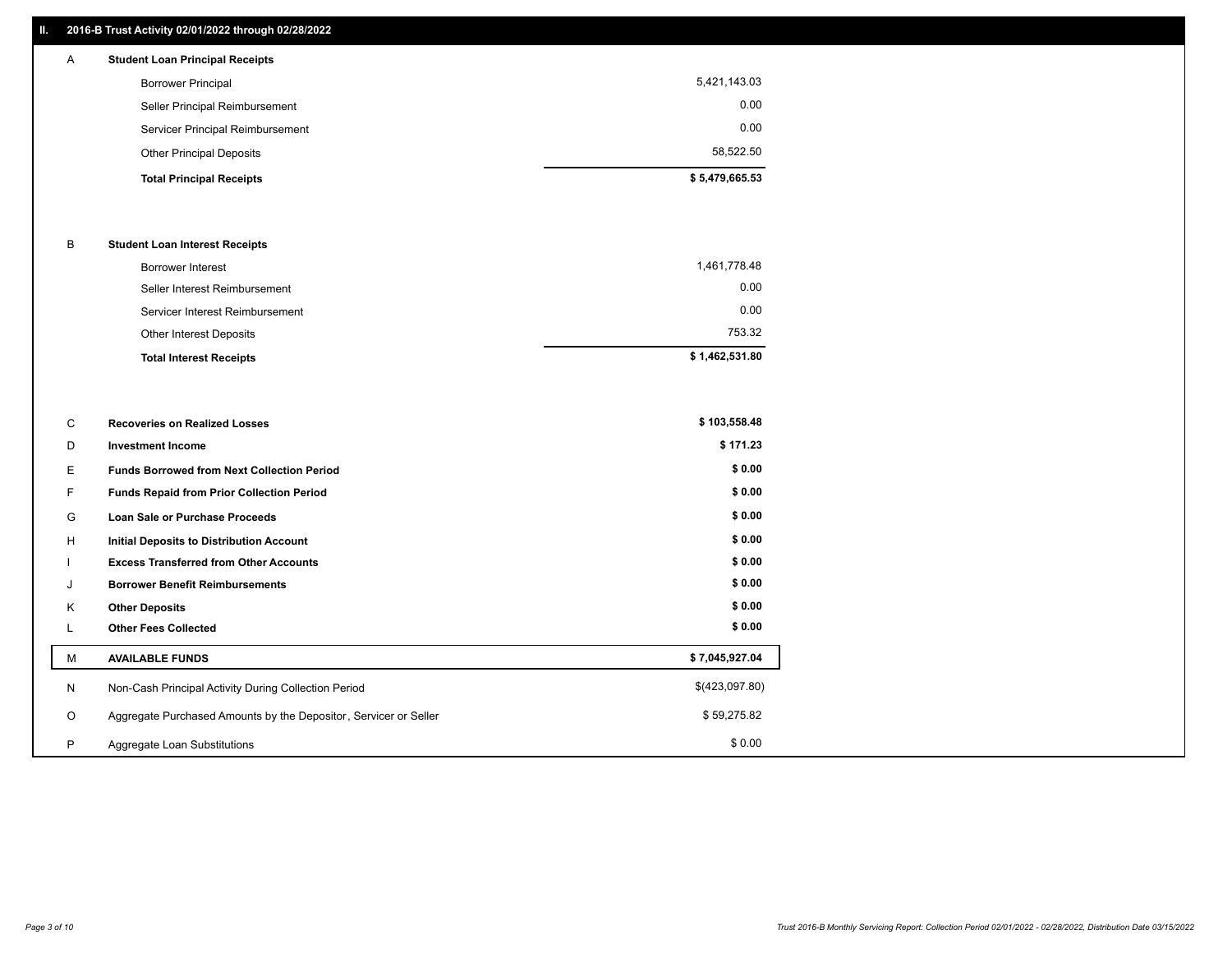|                   |                       |                          |         |                                                           | <b>Loans by Repayment Status</b> |                            |                          |         |                                                           |                |                            |
|-------------------|-----------------------|--------------------------|---------|-----------------------------------------------------------|----------------------------------|----------------------------|--------------------------|---------|-----------------------------------------------------------|----------------|----------------------------|
|                   |                       |                          |         | 02/28/2022                                                |                                  |                            |                          |         | 01/31/2022                                                |                |                            |
|                   |                       | <b>Wtd Avg</b><br>Coupon | # Loans | Principal and<br><b>Interest Accrued</b><br>to Capitalize | % of Principal                   | % of Loans in<br>Repay (1) | <b>Wtd Avg</b><br>Coupon | # Loans | Principal and<br><b>Interest Accrued</b><br>to Capitalize | % of Principal | % of Loans in<br>Repay (1) |
| INTERIM:          | IN SCHOOL             | 9.09%                    | 312     | \$5,076,872.54                                            | 1.882%                           | $-$ %                      | 8.94%                    | 318     | \$5,183,120.40                                            | 1.879%         | $-$ %                      |
|                   | GRACE                 | 8.62%                    | 110     | \$1,901,486.47                                            | 0.705%                           | $-$ %                      | 8.71%                    | 131     | \$2,293,680.16                                            | 0.832%         | $-$ %                      |
|                   | <b>DEFERMENT</b>      | 8.80%                    | 1,671   | \$24,226,949.05                                           | 8.983%                           | $-$ %                      | 8.69%                    | 1,666   | \$23,778,940.84                                           | 8.622%         | $-$ %                      |
| <b>REPAYMENT:</b> | <b>CURRENT</b>        | 7.67%                    | 21,078  | \$220,663,864.98                                          | 81.821%                          | 92.527%                    | 7.56%                    | 21,603  | \$226,695,504.13                                          | 82.194%        | 92.699%                    |
|                   | 30-59 DAYS DELINQUENT | 8.23%                    | 532     | \$7,678,647.78                                            | 2.847%                           | 3.220%                     | 8.28%                    | 520     | \$7,544,908.00                                            | 2.736%         | 3.085%                     |
|                   | 60-89 DAYS DELINQUENT | 8.30%                    | 280     | \$3,878,722.78                                            | 1.438%                           | 1.626%                     | 8.04%                    | 261     | \$3,580,016.24                                            | 1.298%         | 1.464%                     |
|                   | 90+ DAYS DELINQUENT   | 8.12%                    | 193     | \$2,940,972.89                                            | 1.090%                           | 1.233%                     | 7.76%                    | 174     | \$2,625,059.92                                            | 0.952%         | 1.073%                     |
|                   | <b>FORBEARANCE</b>    | 7.08%                    | 254     | \$3,324,175.18                                            | 1.233%                           | 1.394%                     | 7.09%                    | 301     | \$4,103,626.85                                            | 1.488%         | 1.678%                     |
| <b>TOTAL</b>      |                       |                          | 24,430  | \$269,691,691.67                                          | 100.00%                          | 100.00%                    |                          | 24,974  | \$275,804,856.54                                          | 100.00%        | 100.00%                    |

Percentages may not total 100% due to rounding \*

1 Loans classified in "Repayment" include any loan for which interim interest only, \$25 fixed payments or full principal and interest payments are due.

|                              |                                                                                                                                                                              |                          |         |                                                           | <b>Loans by Borrower Status</b> |                                |                          |         |                                                           |                |                                |
|------------------------------|------------------------------------------------------------------------------------------------------------------------------------------------------------------------------|--------------------------|---------|-----------------------------------------------------------|---------------------------------|--------------------------------|--------------------------|---------|-----------------------------------------------------------|----------------|--------------------------------|
|                              |                                                                                                                                                                              |                          |         | 02/28/2022                                                |                                 |                                |                          |         | 01/31/2022                                                |                |                                |
|                              |                                                                                                                                                                              | <b>Wtd Avg</b><br>Coupon | # Loans | Principal and<br><b>Interest Accrued</b><br>to Capitalize | % of Principal                  | % of Loans in<br>P&I Repay (2) | <b>Wtd Avg</b><br>Coupon | # Loans | Principal and<br><b>Interest Accrued</b><br>to Capitalize | % of Principal | % of Loans in<br>P&I Repay (2) |
| <b>INTERIM:</b>              | IN SCHOOL                                                                                                                                                                    | 8.57%                    | 572     | \$9,501,371.26                                            | 3.523%                          | $-$ %                          | 8.43%                    | 581     | \$9,600,674.51                                            | 3.481%         | $-$ %                          |
|                              | <b>GRACE</b>                                                                                                                                                                 | 8.37%                    | 192     | \$3,042,169.34                                            | 1.128%                          | $-$ %                          | 8.47%                    | 229     | \$3,784,450.76                                            | 1.372%         | $-$ %                          |
|                              | <b>DEFERMENT</b>                                                                                                                                                             | 8.39%                    | 3,013   | \$41,165,380.30                                           | 15.264%                         | $-$ %                          | 8.26%                    | 3,010   | \$40,604,019.30                                           | 14.722%        | $-$ %                          |
| P&I REPAYMENT:               | <b>CURRENT</b>                                                                                                                                                               | 7.65%                    | 19,415  | \$198,508,037.85                                          | 73.606%                         | 91.909%                        | 7.55%                    | 19,922  | \$204,314,491.49                                          | 74.079%        | 92.110%                        |
|                              | 30-59 DAYS DELINQUENT                                                                                                                                                        | 8.21%                    | 524     | \$7,516,199.36                                            | 2.787%                          | 3.480%                         | 8.27%                    | 510     | \$7,399,090.91                                            | 2.683%         | 3.336%                         |
|                              | 60-89 DAYS DELINQUENT                                                                                                                                                        | 8.30%                    | 276     | \$3,839,464.59                                            | 1.424%                          | 1.778%                         | 8.06%                    | 249     | \$3,399,049.75                                            | 1.232%         | 1.532%                         |
|                              | 90+ DAYS DELINQUENT                                                                                                                                                          | 8.18%                    | 184     | \$2,794,893.79                                            | 1.036%                          | 1.294%                         | 7.75%                    | 172     | \$2,599,452.97                                            | 0.942%         | 1.172%                         |
|                              | FORBEARANCE                                                                                                                                                                  | 7.08%                    | 254     | \$3,324,175.18                                            | 1.233%                          | 1.539%                         | 7.09%                    | 301     | \$4,103,626.85                                            | 1.488%         | 1.850%                         |
| <b>TOTAL</b><br>$\star$<br>2 | Percentages may not total 100% due to rounding<br>Loans classified in "P&I Repayment" includes only those loans for which scheduled principal and interest payments are due. |                          | 24,430  | \$269,691,691.67                                          | 100.00%                         | 100.00%                        |                          | 24,974  | \$275,804,856.54                                          | 100.00%        | 100.00%                        |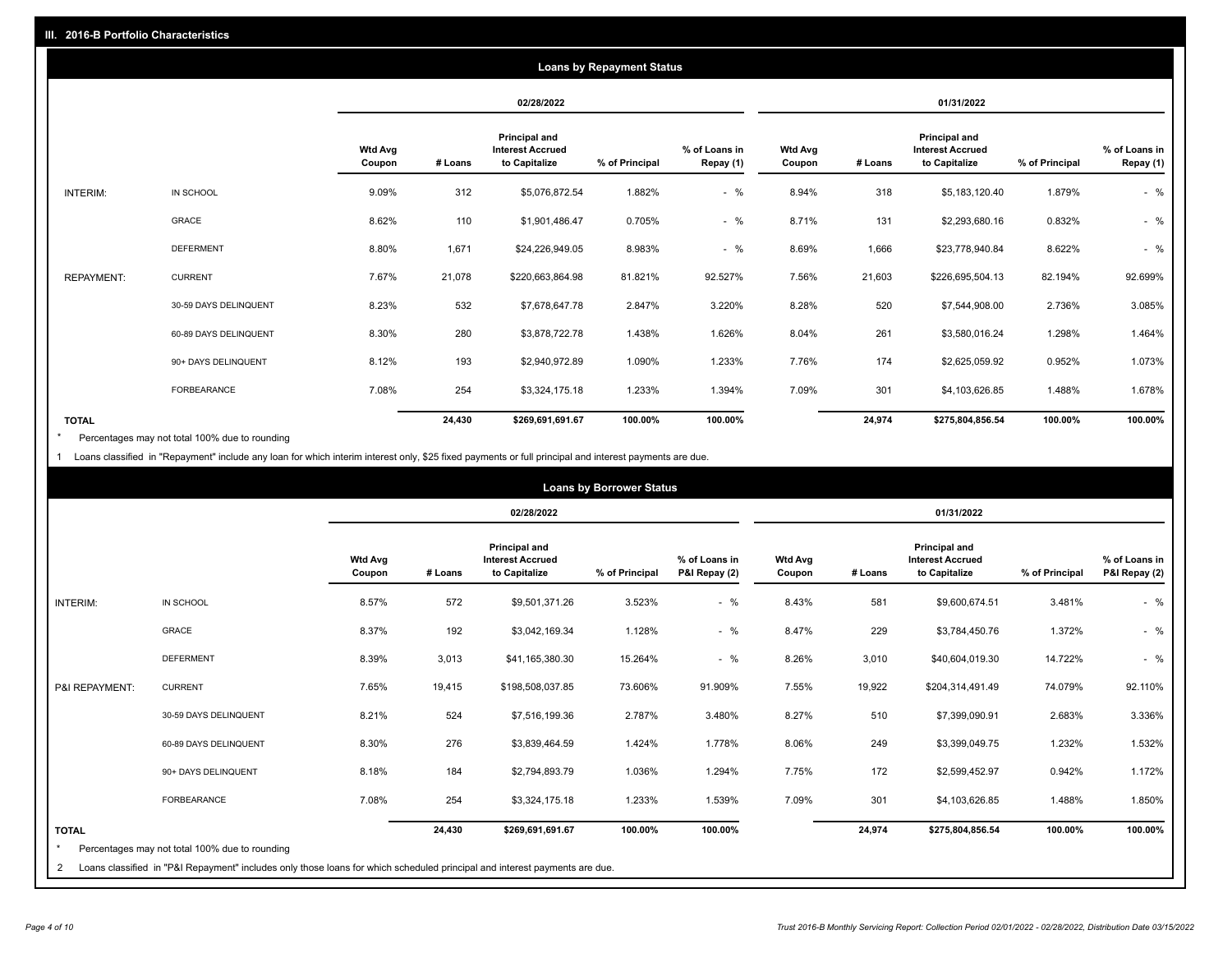|                                                                                                  | 2/28/2022        | 1/31/2022        |
|--------------------------------------------------------------------------------------------------|------------------|------------------|
| Pool Balance                                                                                     | \$269,691,691.67 | \$275,804,856.54 |
| Total # Loans                                                                                    | 24,430           | 24,974           |
| Total # Borrowers                                                                                | 23,420           | 23,932           |
| Weighted Average Coupon                                                                          | 7.83%            | 7.72%            |
| Weighted Average Remaining Term                                                                  | 126.20           | 126.18           |
| Percent of Pool - Cosigned                                                                       | 93.4%            | 93.3%            |
| Percent of Pool - Non Cosigned                                                                   | 6.6%             | 6.7%             |
| Borrower Interest Accrued for Period                                                             | \$1,569,828.07   | \$1,769,552.33   |
| Outstanding Borrower Interest Accrued                                                            | \$10,037,418.73  | \$10,371,660.08  |
| Gross Principal Realized Loss - Periodic *                                                       | \$811,092.06     | \$505,939.14     |
| Gross Principal Realized Loss - Cumulative *                                                     | \$36,104,112.12  | \$35,293,020.06  |
| Recoveries on Realized Losses - Periodic                                                         | \$103,558.48     | \$77,388.53      |
| Recoveries on Realized Losses - Cumulative                                                       | \$5,560,837.26   | \$5,457,278.78   |
| Net Losses - Periodic                                                                            | \$707,533.58     | \$428,550.61     |
| Net Losses - Cumulative                                                                          | \$30,543,274.86  | \$29,835,741.28  |
| Non-Cash Principal Activity - Capitalized Interest                                               | \$407,859.91     | \$490,224.40     |
| Since Issued Total Constant Prepayment Rate (CPR) (1)                                            | 9.94%            | 9.80%            |
| <b>Loan Substitutions</b>                                                                        | \$0.00           | \$0.00           |
| <b>Cumulative Loan Substitutions</b>                                                             | \$0.00           | \$0.00           |
| <b>Unpaid Servicing Fees</b>                                                                     | \$0.00           | \$0.00           |
| <b>Unpaid Administration Fees</b>                                                                | \$0.00           | \$0.00           |
| <b>Unpaid Carryover Servicing Fees</b>                                                           | \$0.00           | \$0.00           |
| Note Interest Shortfall                                                                          | \$0.00           | \$0.00           |
| Loans in Modification                                                                            | \$22,921,924.10  | \$24,484,563.40  |
| % of Loans in Modification as a % of Loans in Repayment (P&I)                                    | 10.78%           | 11.25%           |
|                                                                                                  |                  |                  |
| % Annualized Gross Principal Realized Loss - Periodic as a %<br>of Loans in Repayment (P&I) * 12 | 4.58%            | 2.79%            |
| % Gross Principal Realized Loss - Cumulative as a % of                                           |                  |                  |
| <b>Original Pool Balance</b>                                                                     | 4.86%            | 4.75%            |

\* In accordance with the Servicer's current policies and procedures, after September 1, 2017 loans subject to bankruptcy claims generally will not be reported as a charged- off unless and until they are delinquent for 120

(1) For additional information, see 'Since Issued CPR Methodology' found in section VIII of this report .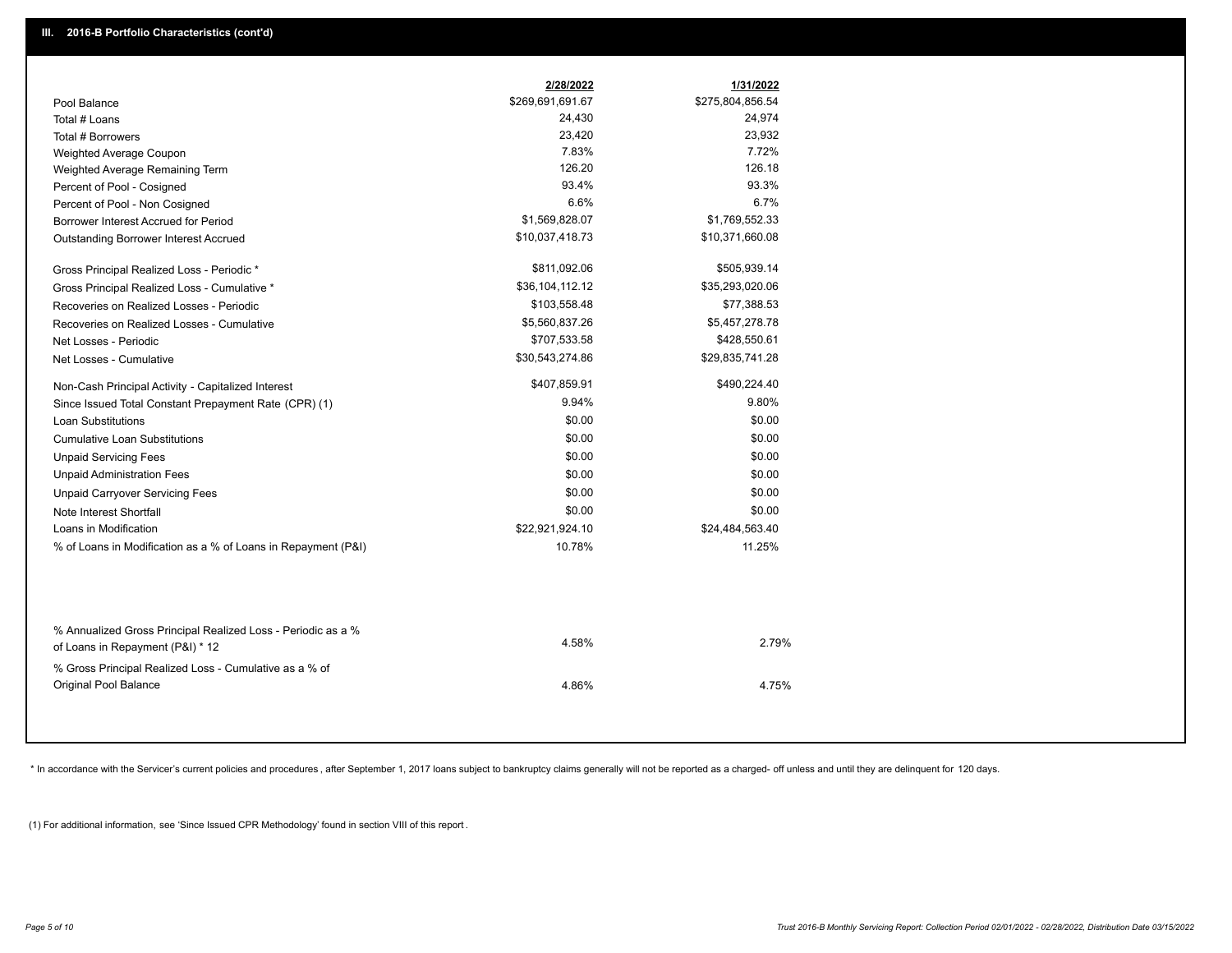#### **Loan Program**  A

|                                    | Weighted<br>Average | # LOANS  | <b>\$ AMOUNT</b> | $%$ *    |
|------------------------------------|---------------------|----------|------------------|----------|
| - Smart Option Interest-Only Loans | 6.80%               | 4,686    | \$34,201,011.56  | 12.682%  |
| - Smart Option Fixed Pay Loans     | 7.80%               | 6,512    | \$84,840,175.12  | 31.458%  |
| - Smart Option Deferred Loans      | 8.08%               | 13,232   | \$150,650,504.99 | 55.860%  |
| - Other Loan Programs              | $0.00\%$            | $\Omega$ | \$0.00           | 0.000%   |
| <b>Total</b>                       | 7.83%               | 24,430   | \$269,691,691.67 | 100.000% |

\* Percentages may not total 100% due to rounding

B

C

**Index Type**

|                       | Weighted<br>Average | # LOANS | \$ AMOUNT        | $%$ *     |
|-----------------------|---------------------|---------|------------------|-----------|
| - Fixed Rate Loans    | 7.85%               | 4,929   | \$65,281,991.25  | 24.206%   |
| - LIBOR Indexed Loans | 7.82%               | 19,501  | \$204,409,700.42 | 75.794%   |
| - Other Index Rates   | $0.00\%$            | O       | \$0.00           | $0.000\%$ |
| <b>Total</b>          | 7.83%               | 24,430  | \$269,691,691.67 | 100.000%  |

\* Percentages may not total 100% due to rounding

# **Weighted Average Recent FICO**

| (2)<br>Wtd Avg Recent FICO Band                                                                                                                                             | # LOANS | <b>\$ AMOUNT</b> | $%$ *    |
|-----------------------------------------------------------------------------------------------------------------------------------------------------------------------------|---------|------------------|----------|
| $0 - 639$                                                                                                                                                                   | 1,730   | \$20,810,702.87  | 7.716%   |
| 640 - 669                                                                                                                                                                   | 1,566   | \$18,435,257.08  | 6.836%   |
| 670 - 699                                                                                                                                                                   | 2,425   | \$28,640,226.91  | 10.620%  |
| 700 - 739                                                                                                                                                                   | 4,993   | \$58,056,755.30  | 21.527%  |
| $740 +$                                                                                                                                                                     | 13,716  | \$143,748,749.51 | 53.301%  |
| N/A <sup>(1)</sup>                                                                                                                                                          | 0       | \$0.00           | 0.000%   |
| <b>Total</b>                                                                                                                                                                | 24,430  | \$269,691,691.67 | 100.000% |
| * Percentages may not total 100% due to rounding<br>1 Includes trust private education loans where recent FICO is unavailable or obtaining recent FICO is prohibited by law |         |                  |          |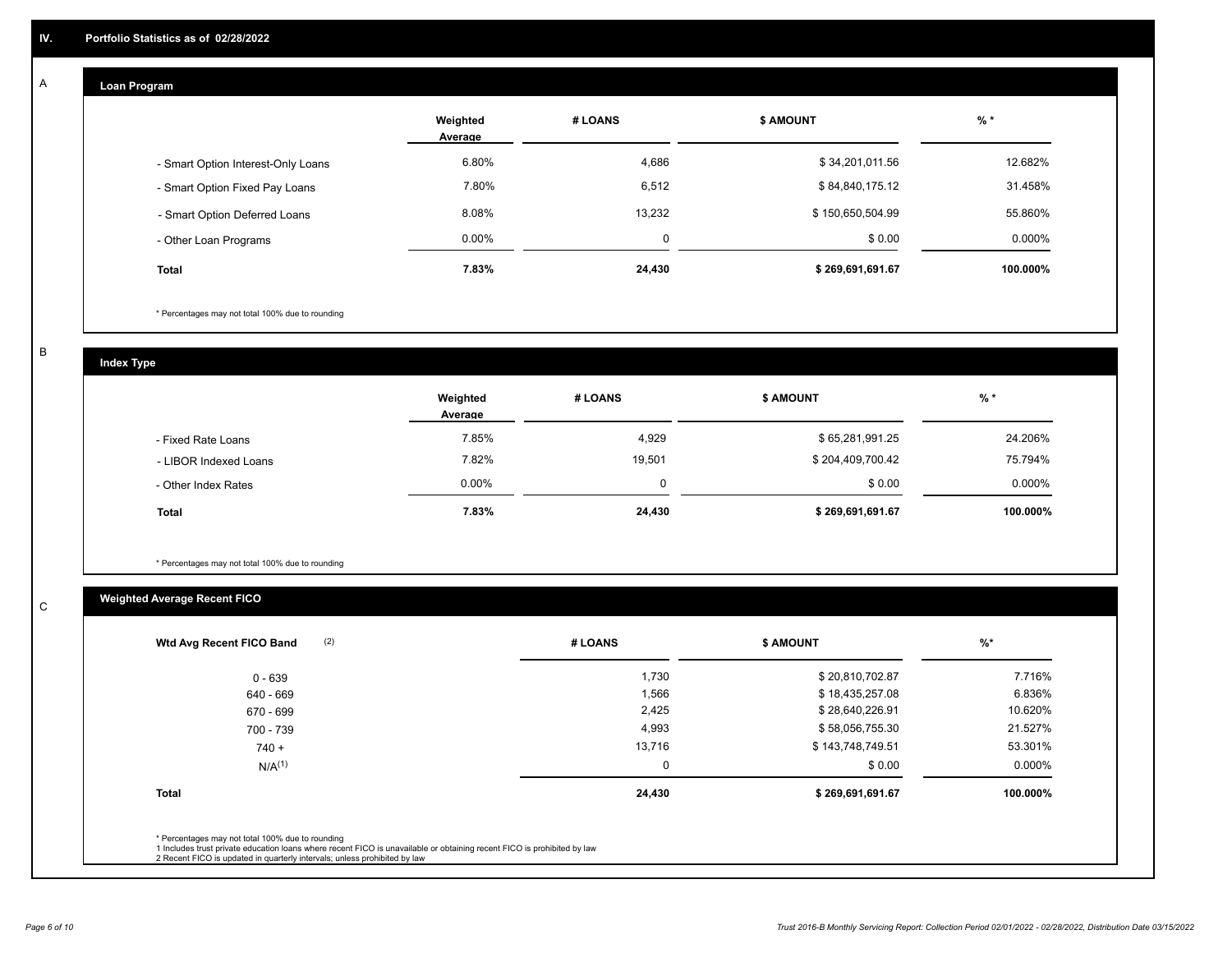| V. | 2016-B Reserve Account, Principal Distribution, and R-2 Certificate Calculations     |                  |
|----|--------------------------------------------------------------------------------------|------------------|
| А. | <b>Reserve Account</b>                                                               |                  |
|    | Specified Reserve Account Balance                                                    | \$1,868,916.00   |
|    | Actual Reserve Account Balance                                                       | \$1,868,916.00   |
| В. | <b>Principal Distribution Amount</b>                                                 |                  |
|    | Class A Notes Outstanding<br>i.                                                      | \$143,063,399.58 |
|    | ii.<br>Pool Balance                                                                  | \$269,691,691.67 |
|    | First Priority Principal Distribution Amount (i - ii)<br>iii.                        | \$0.00           |
|    | Class A and B Notes Outstanding<br>iv.                                               | \$193,063,399.58 |
|    | First Priority Principal Distribution Amount<br>ν.                                   | \$0.00           |
|    | Pool Balance<br>vi.                                                                  | \$269,691,691.67 |
|    | Specified Overcollateralization Amount<br>vii.                                       | \$82,232,290.00  |
|    | Regular Principal Distribution Amount (if (iv > 0, (iv - v) - (vi - vii))<br>viii.   | \$5,603,997.91   |
|    | Pool Balance<br>ix.                                                                  | \$269,691,691.67 |
|    | 10% of Initial Pool Balance<br>х.                                                    | \$74,247,634.23  |
|    | First Priority Principal Distribution Amount<br>xi.                                  | \$0.00           |
|    | Regular Principal Distribution Amount<br>xii.                                        | \$5,603,997.91   |
|    | Available Funds (after payment of waterfall items A through I)<br>xiii.              | \$901,440.19     |
|    | xiv. Additional Principal Distribution Amount (if(vi <= x,min(xiii, vi - xi - xii))) | \$0.00           |
| C. | R-2 Certificate                                                                      |                  |
|    | <b>Previous Notional Balance</b>                                                     | \$44,490,388.24  |
|    | Shortfall of Principal                                                               | \$0.00           |
|    | Shortfall of Interest                                                                | \$0.00           |
|    | <b>Current Notional Balance</b>                                                      | \$44,490,388.24  |
|    | Excess Distribution Allocated (1)                                                    | \$257,071.16     |
|    |                                                                                      |                  |
|    |                                                                                      |                  |

1. Until the notional amount of the R-2 Certificate is reduced to zero and if there is excess cash through the distribution available it will be distributed to the R-2 Certificate, otherwise the amount will be zero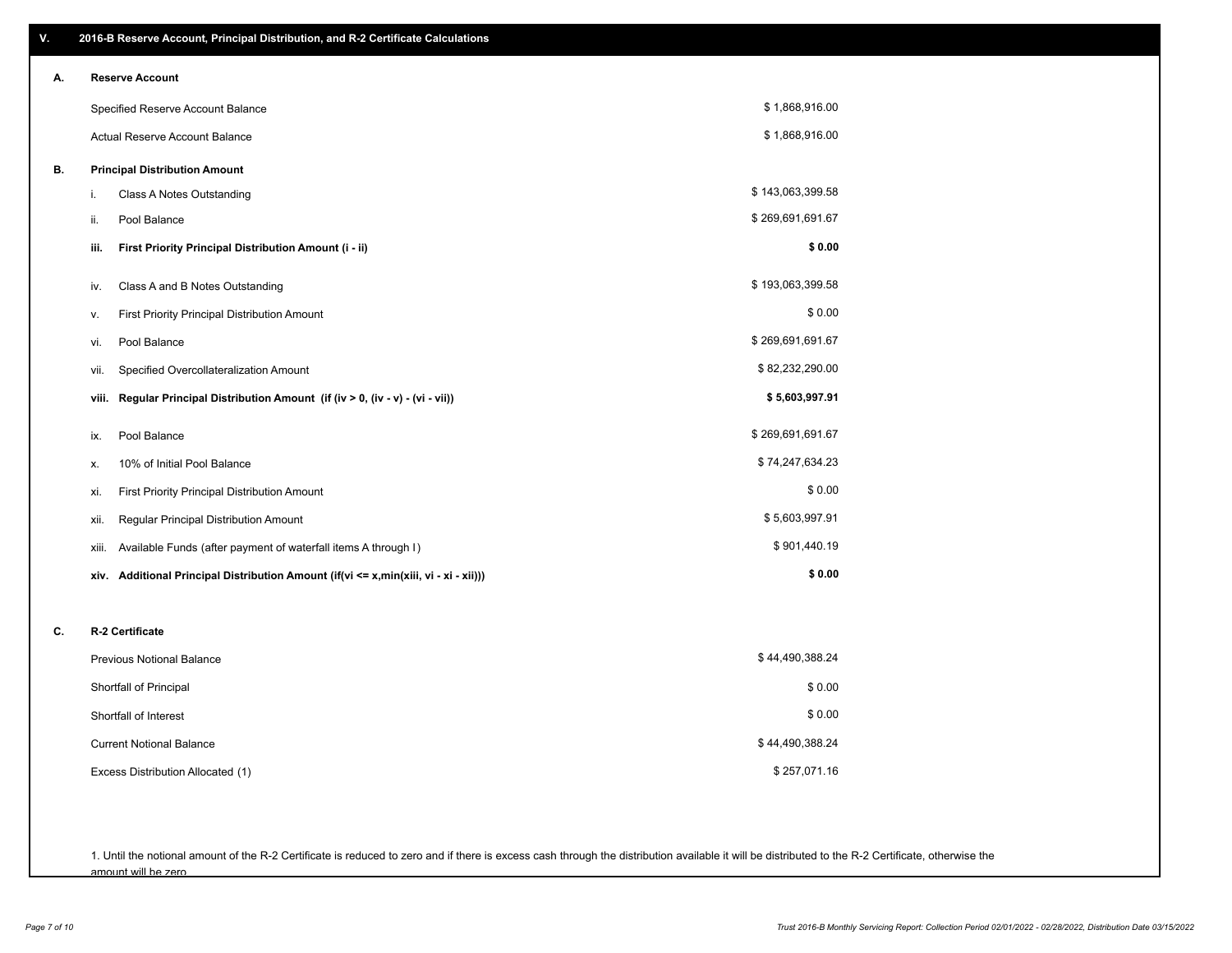|                                                         | Paid           | <b>Funds Balance</b> |
|---------------------------------------------------------|----------------|----------------------|
| <b>Total Available Funds</b>                            |                | \$7,045,927.04       |
| <b>Trustee Fees</b><br>A                                | \$0.00         | \$7,045,927.04       |
| В<br><b>Servicing Fees</b>                              | \$179,317.11   | \$6,866,609.93       |
| C<br>i. Administration Fees                             | \$8,333.00     | \$6,858,276.93       |
| ii. Unreimbursed Administrator Advances plus any Unpaid | \$0.00         | \$6,858,276.93       |
| D<br>Class A Noteholders Interest Distribution Amount   | \$248,183.39   | \$6,610,093.54       |
| Е<br>First Priority Principal Payment                   | \$0.00         | \$6,610,093.54       |
| Class B Noteholders Interest Distribution Amount<br>F.  | \$104,655.44   | \$6,505,438.10       |
| <b>Reinstatement Reserve Account</b><br>G               | \$0.00         | \$6,505,438.10       |
| H<br>Regular Principal Distribution                     | \$5,603,997.91 | \$901,440.19         |
| <b>Carryover Servicing Fees</b>                         | \$0.00         | \$901,440.19         |
| Additional Principal Distribution Amount<br>J           | \$0.00         | \$901,440.19         |
| Κ<br>Unpaid Expenses of Trustee                         | \$0.00         | \$901,440.19         |
| Unpaid Expenses of Administrator<br>L                   | \$0.00         | \$901,440.19         |
| M<br>i. Remaining Funds to the R-1 Certificateholder(s) | \$644,369.03   | \$257,071.16         |
| ii. Remaining Funds to the R-2 Certificateholder(s)     | \$257,071.16   | \$0.00               |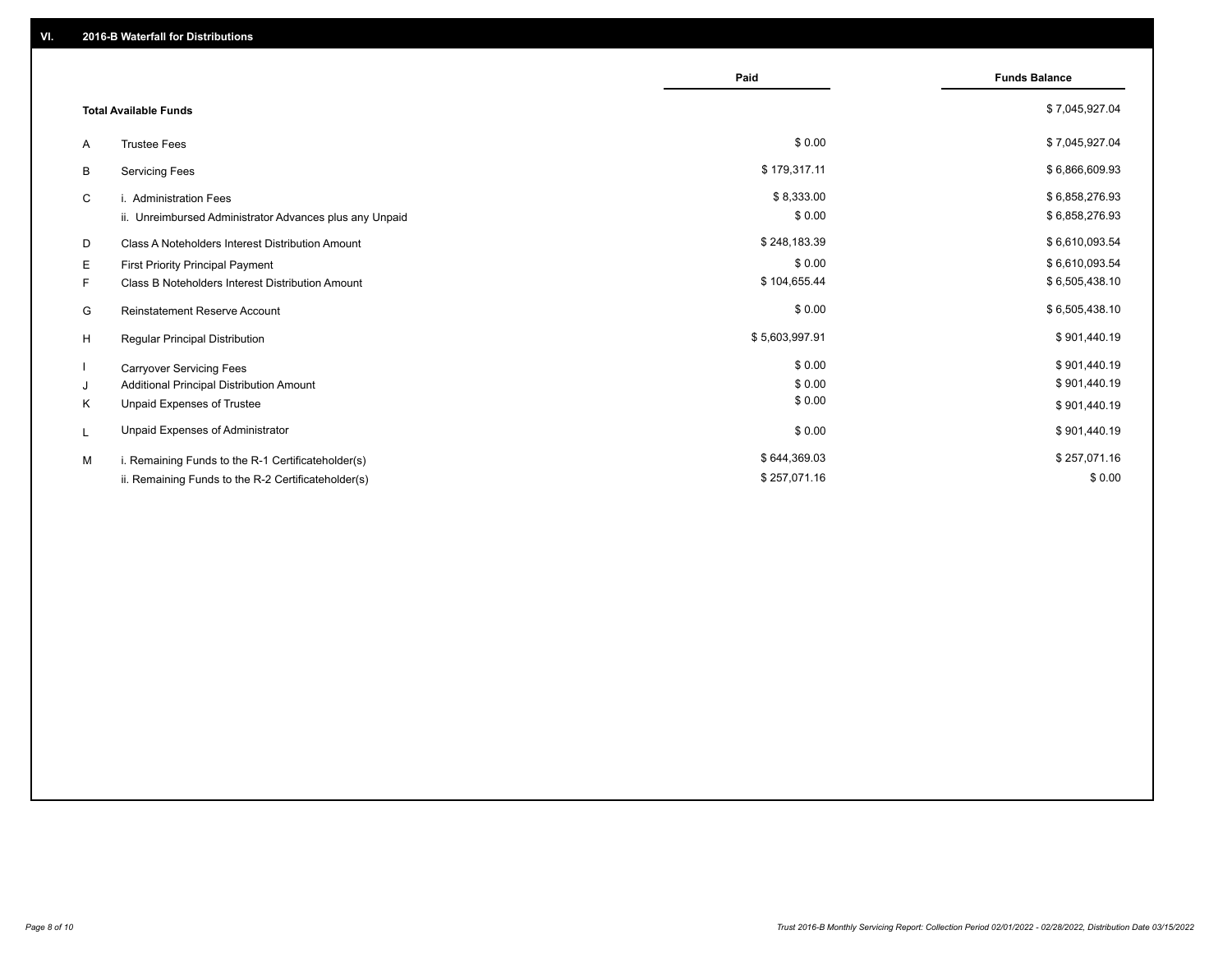# Ending Balance Factor Paydown Factor 0.013248222 0.013248222 0.000000000 Ending Principal Balance \$ 84,165,449.25 \$ 84,165,449.25 \$ 53,293,952.42 \$ 56,000,000.00 \$ 50,000,000.00 Principal Paid \$3,431,289.50 \$ 2,172,708.41 \$ - \$ - \$ - \$ - Interest Shortfall \$ 177,383.40 \$ 70,799.99 \$ 104,655.44 Interest Paid Total Interest Due \$ 177,383.40 \$ 70,799.99 \$ 104,655.44 \$ - \$ - \$ - Interest Shortfall from Prior Period Plus Accrued Interest Current Interest Due \$ 177,383.40 \$ 70,799.99 \$ 104,655.44 Accrued Interest Factor 0.002025000 0.001276442 0.002093109 Interest Rate\* 2.43000% 1.64114% 2.69114% Daycount Fraction 0.08333333 0.07777778 0.07777778 Accrual Period End 3/15/2022 3/15/2022 3/15/2022 Accrual Period Begin 2/15/2022 2/15/2022 2/15/2022 Record Date (Days Prior to Distribution) **1 NEW YORK BUSINESS DAY** 1 NEW YORK BUSINESS DAY 1 NEW YORK BUSINESS DAY Spread/Fixed Rate 2.43% 1.45% 2.50% Index FIXED LIBOR LIBOR Beginning Balance \$ 87,596,738.75 \$ \$7,596,738.75 \$ \$55,466,660.83 \$ 55,466,660.83 \$ 50,000,000.00 Cusip/Isin 78449GAB5 78449GAC3 78449GAD1 **A2A A2B B** 0.324963125 0.324963125 1.000000000 **Distribution Amounts**

\* Pay rates for Current Distribution. For the interest rates applicable to the next distribution date, please see https://www.salliemae.com/about/investors/data/SMBabrate.txt.

**VII. 2016-B Distributions**